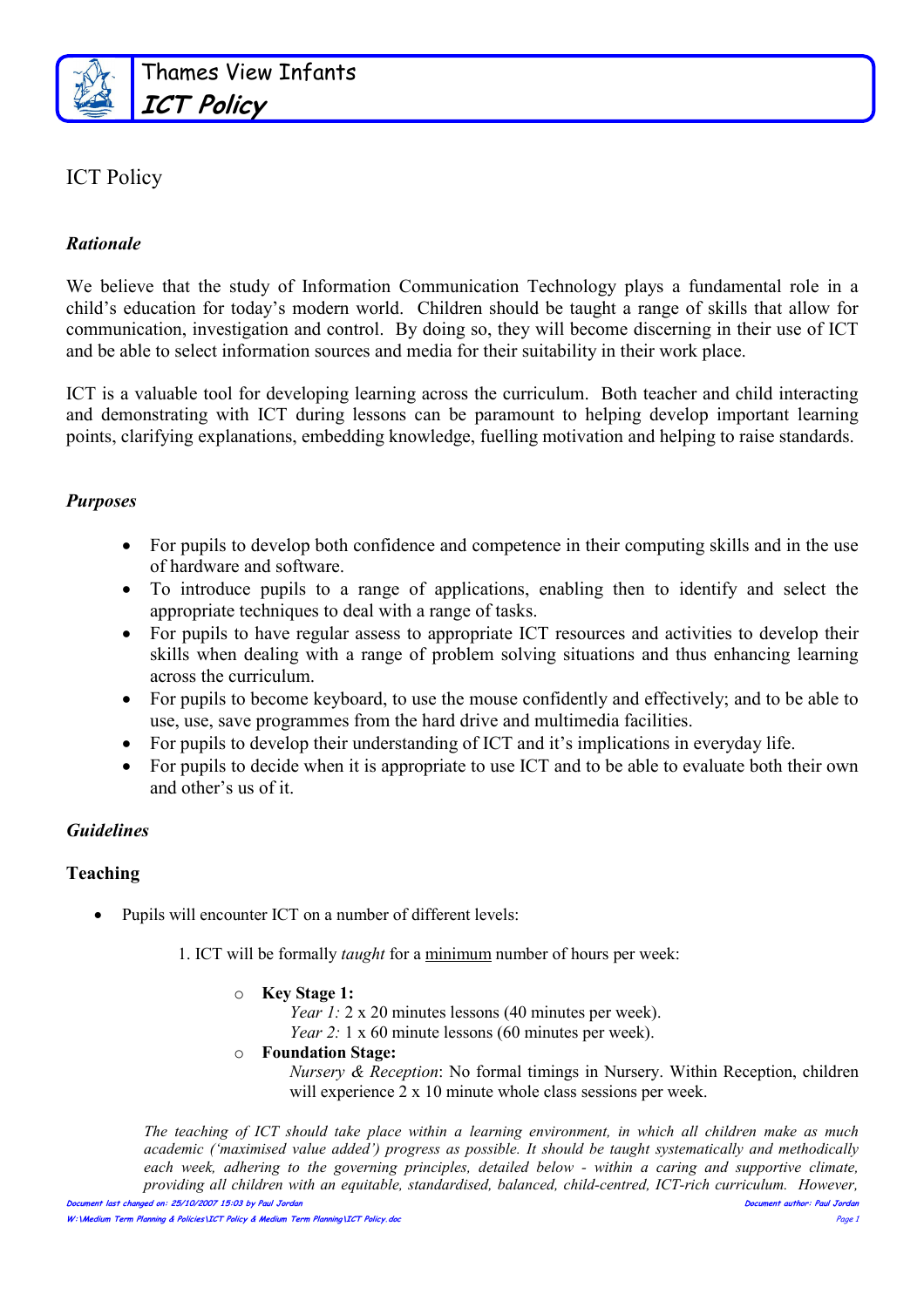

Thames View Infants ICT Policy

with time and maturity, and the rise in contextual value added progress that children and teachers will make as a result, progressively more reflective practioners will utilise 'assessment for learning' information to engender an increasingly more diverse, rich and personalised learning culture within this framework. Accordingly, practioners may well decide, within this context, to customise their own planning and teaching. Teachers may use assessment for learning information to provide a more reflective and responsive curriculum for their class, engendering personalised learning opportunities to identify and tackle the needs of individuals and groups of children to maximise learning opportunities. Similarly, teachers may decide within their year group to adjust the timings of individual lessons. On occasion, it will be appropriate to have a series of short lessons and, at others, children may require time to develop ideas, and refine and consolidate learning within a more sustained period.

- 2. ICT skills will be consolidated in every lesson (where appropriate).
- 3. In Key Stage 1, teachers will refer to the School's Scheme of Work, which is intrinsically linked to the LA's ICT Framework. In the Foundation Stage, teachers will refer to the LA's 'Improving the Foundation Stage' and the DfES EYFS Curriculum when mapping the provision for this subject.
- 4. The Medium Term Plans map out the learning intentions for each unit and activities from the LA scheme.
- 5. In Key Stage 1, ICT is taught by means of a "Whole Class Interactive" approach to learning, employing a lively pace and an episodic style of teaching, with a high emphasis on oracy, class participation and effective pupil/teacher demonstration and modelling.
- 6. ICT will be taught systematically yet within a caring and supportive climate, where children feel sufficiently secure to take risks.
- 7. Within the different episodes of the Whole Class Interactive Teaching lesson, teachers will skilfully use differentiated questioning to:
	- i. engage children in effective pupil demonstration and modelling;
	- ii. scaffold children through extended dialogue, to improve oracy skills, enhance selfesteem and to extend their children's learning through giving extended responses;
	- iii. identify assessment for learning information, to gauge understanding and to refocus teaching, if necessary;
	- iv. offer children focused feedback.
- 8. Short term plans should state clearly the learning intention in 'child speak' and the learning intention must be shared with the class, so that children know what they are expected to learn. The teacher must be sure of the learning purpose of the lesson. All children need positive feedback to reinforce their knowledge and self-confidence and activities may need to be modified to ensure that all children can participate.
- 9. The ICT scheme of work will be taught in discrete lessons occurring early within the academic week. These ICT-based skills and concepts will be consolidated throughout the week, embedded within individual lessons, using the ICT hardware available in classes.
- 10. Furthermore, Teachers will use ICT hardware and applications as teaching tools, to underpin learning within whole-class lessons across the curriculum. In particular, teachers and children will interact with ICT in classes during the "teaching & guided practice" elements of lessons. Similarly, children will interact with ICT hardware and applications during the "child consolidation" elements of lessons.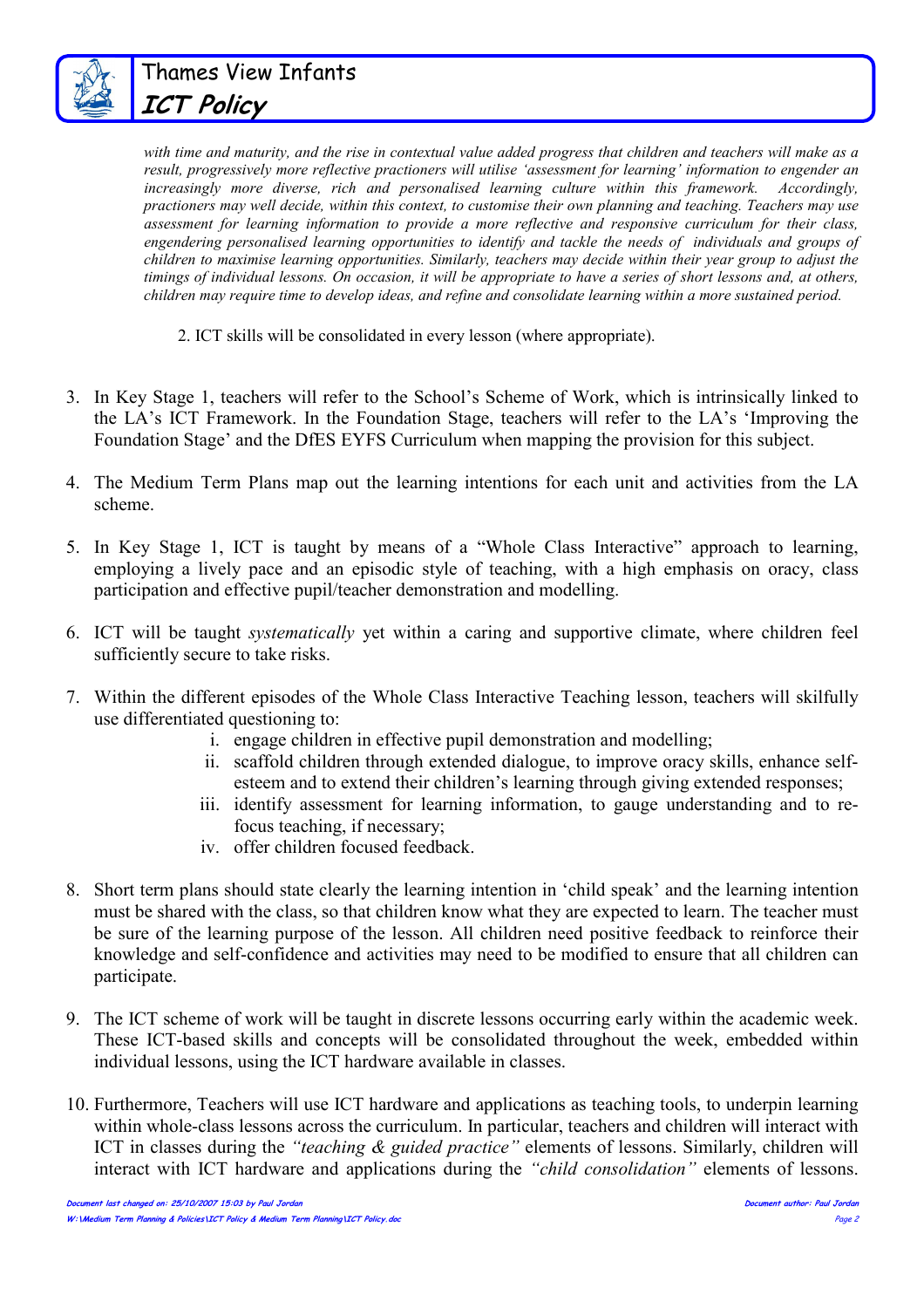When used within this manner, ICT will truly act as a learning facilitator, helping to further children's knowledge, consolidate learning, clarify understanding, develop oracy and raise standards.

11. Accordingly, teachers will integrate ICT wherever appropriate into all lessons:

- a. Within the various episodes of the Teaching & Guided Practice Segment:
	- as a tool to aid the teaching of key skills; engage children, engender pupil modelling  $\&$ demonstration and to enhance oracy.
- b. Within the Child Consolidation Segment:
	- enabling children to undertake an ICT-based alterative activity, directly consolidating the learning intention for that lesson;
- or
- to provide an activity which consolidates the lesson's learning intention, whilst at the same time embedding skills linked to that week's ICT lesson.

Within this manner, ICT will be employed as a vehicle to engender oracy, independent and collaboration worked and personalised learning, linked to this subject.

12. Within the Foundation Stage, teachers will employ the use of:

#### a. Traditional ICT 'hardware'

- b. Electronic 'toys'
- to
- Enrich lessons through multi-sensory experiences.
- Enhance curriculum with stories, rhyme and song.
- Extend confidence via talk, rhyme, song and spoken dialogue.
- Develop fine & gross motor skills.
- Increase memory and attention  $&$  concentration spans.
- Facilitate a culture of turn-taking.
- 13. Pupils should develop their ICT skills through a range of activities which will:
	- a. Develop confidence and satisfaction in the use of ICT.
	- b. Enable children to become familiar with the computer keyboard and mouse.
	- c. Increase their understanding of effects of ICT in today's world whilst allowing for the flexibility needed to take advantage of future developments.
	- d. Encourage the development of perseverance.
	- e. Allow children to take greater responsibility for their own learning and to decide when it's appropriate to use ICT.
- 14. Teacher's should consider the whole range of technologies available to them when planning and, in particular, by mindful of those which best lend themselves as "teaching technologies" and those which are best used as "consolidation technologies" (see figure 1).
- 15. Before using the PCs in school, all children must have permission from their parents. Each class will have display "rules for using the PCs".
- 16. All children will be made aware of the dangers of the internet. Class discussions and school assemblies will address this matter. As children will know, as a matter of course, what to do it they